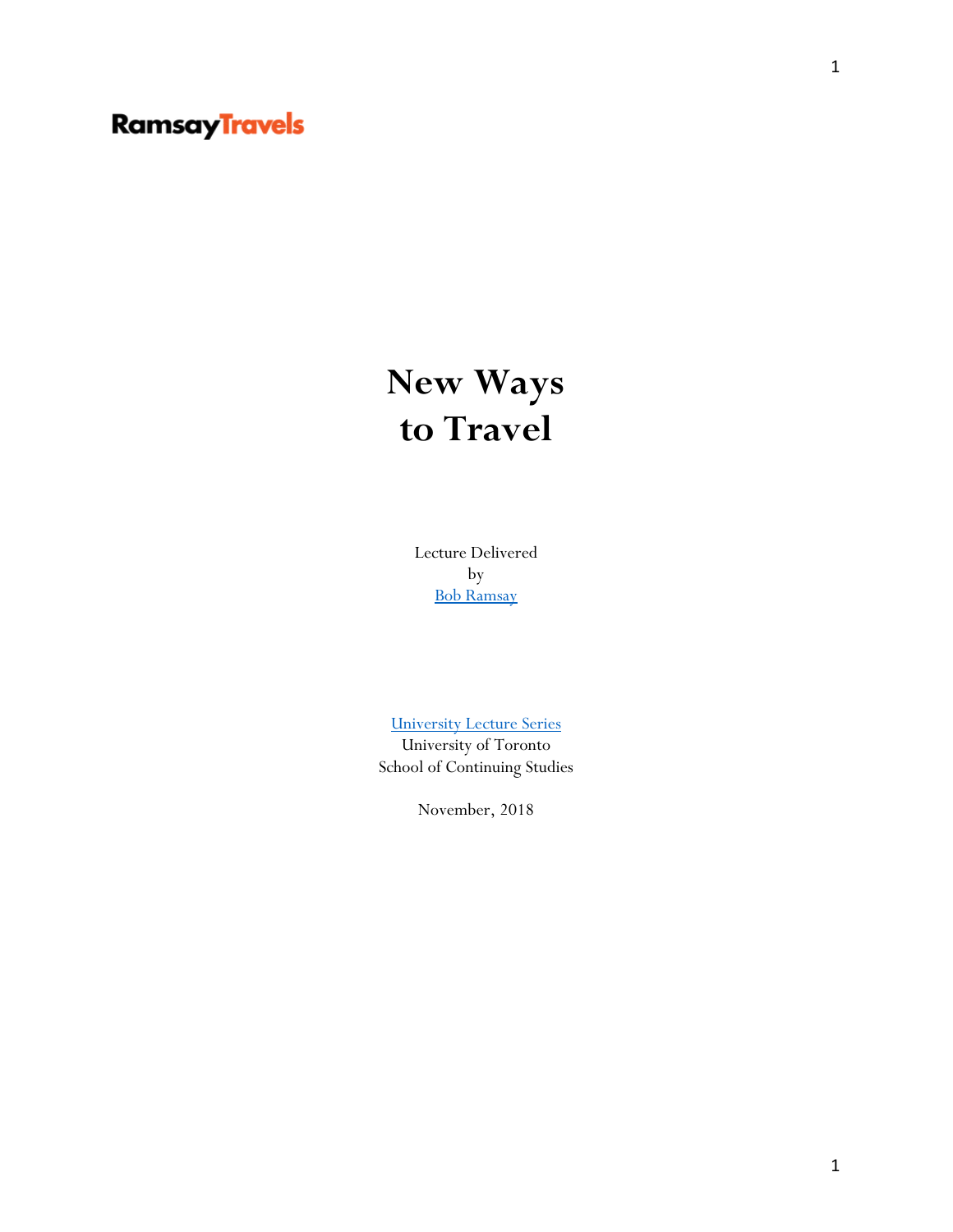This lecture is not called New Places to Travel, but rather New Ways to Travel.

By that I mean new ways to *think* about travel. Because how you view travel is how you *will* travel.

It also means looking at what travel can come to mean in your life, how you and your tastes and income can be at home with travel, and the many ways technology and demographics have changed travel in the past 10 years – and will change it even more in the next decade mainly for the better, but sometimes not.

Most of all, this is about how you can use travel to create a richer life. If a week on the beach every winter does that for you, terrific. But there's a world of other possibilities out there that I urge you to explore.

They're summed up in the words of [Cheryl Strayed](http://www.cherylstrayed.com/) who at 26 thought she'd lost everything. Her mother's sudden death from cancer tore her family apart. Her marriage crumbled. She started taking drugs. With nothing to lose, she made a wild decision: to hike eleven hundred miles, from the Mojave Desert into Washington State, and to do it alone.

She then decided to write about her bizarre quest in a memoir entitled [WILD.](http://www.cherylstrayed.com/wild_108676.htm) That book went on to sell 10 million copies worldwide and became a hit movie.

*"I decided to hike it for three months," she wrote, "because I thought it might heal my shattered heart and because walking was less expensive than driving or flying or taking a train. I would be a pilgrim travelling the ancient way."*

*"When I stood on the bridge that spans the Columbia River and marked the end of my 94 day trek at the border of Oregon and Washington, I was profoundly happy to be done, but I was also thinking more… more… more. Traveling at footspeed taught me a lot of things and one of them was about the meaning of travel itself. It was powerful and transformative and necessary. I wanted to know the endless misery and beauty of it. That fact was a fire in me that wouldn't go out. It was one I decided to feed forevermore."*

My wife and I did something similar in 1992 We hiked a thousand miles of the [Appalachian Trail](https://en.wikipedia.org/wiki/Appalachian_Trail) from Georgia to Washington, DC. Different reasons, but the same effect. Travel has changed our lives and, in many ways, driven them. In fact, that trip was one of main reasons she IS my wife, but that's a story for another day.

That said, after the next hour, I hope that the same affliction strikes you.

It strikes a lot of people.

But do we travel just to go where we've never been? Yes, of course. Curiosity is in all 7.8 billion of us. Do we travel because we have the trifecta of the time, the money and the health to leave our familiar world for another? Yes, of course.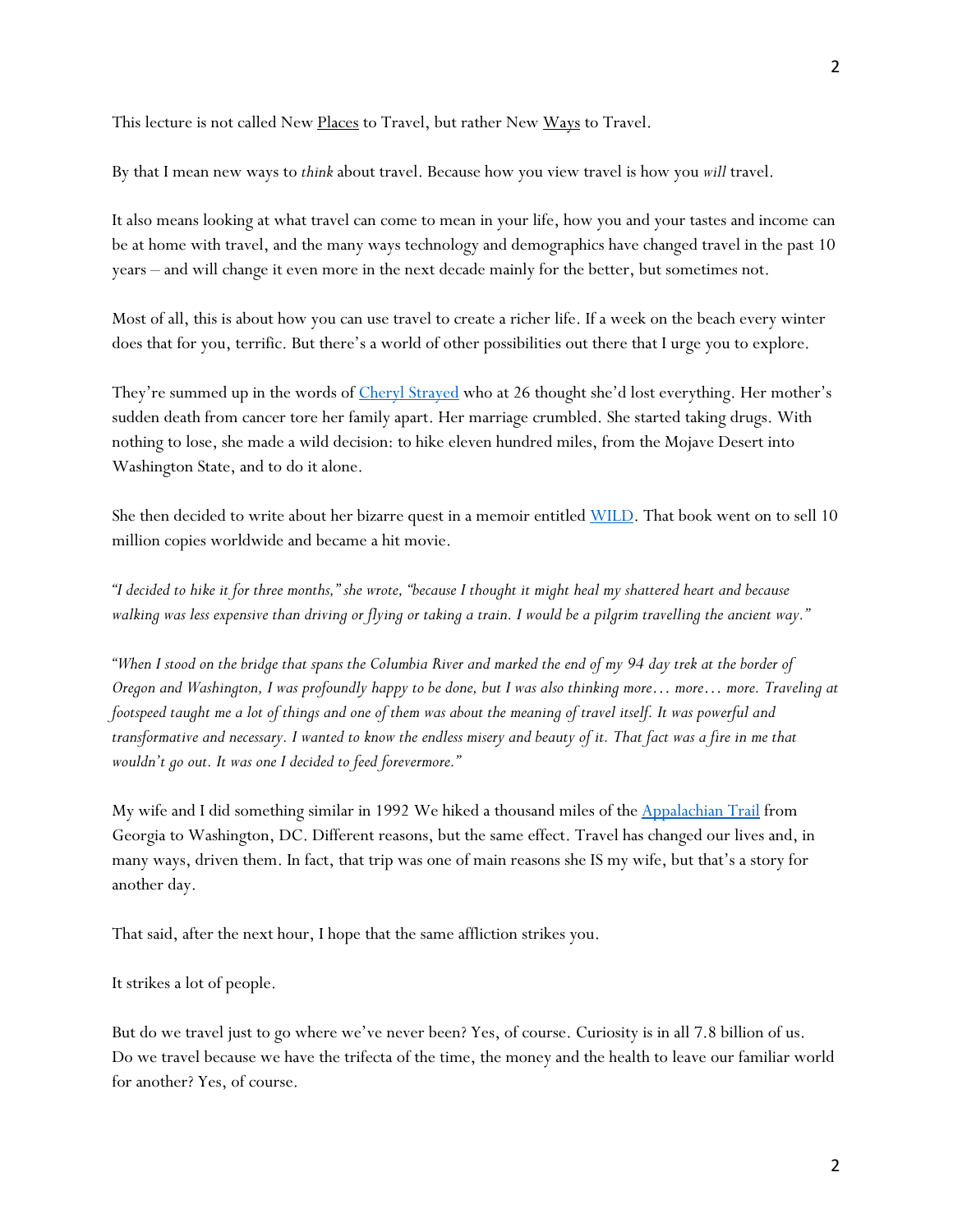Do we travel to experience places and things, and even people, before they disappear from the onslaught of civilization? Yes, of course.

But more and more, we travel to find not 'it' or 'them', but ourselves.

More and more, we don't want to be tourists, but travelers. As G.K. Cheston said of the difference: "The traveler sees what he sees, the tourist sees what he has come to see."

Little wonder travel is now one of the biggest economic sectors in the world, bigger than food, bigger than finance. It accounts for one in 10 jobs and 10% of the world's GDP. Last year, tourism grew by 7% worldwide, the biggest rise in 10 years. This year, 156 million Chinese tourists will travel outside China, many of them for the first time. By 2030, China will overtake France to be the most popular holiday spot in the world, with the largest number of travelers coming to China…and leaving it.

But we don't need to wait 12 years to see experience tourism on an industrial scale. Today, the population of many cruise ships exceeds that of the ports they visit. Today, for every Venetian, 73.8 tourists are crowding into Venice, a city which last year had 20 million visitors; during the same 365 days, Canada, the second largest country on earth, had 21 million international visitors.

This has spawned a countervailing trend. One of the most successful hotels in the world has just 29 rooms and lies off the north coast of Newfoundland, on Fogo Island.

Even bigger than travel itself are the forces changing it. Huge social, political, geographic and demographic shifts make travel today much different than in the past. The Top 10 trends include wilderness seeking, extreme travel, luxury adventure, bucket list travel and of course…Cyberprestige.

What's that? The prestige gained on social media through sharing pictures of the cool places you've been to…Don't ask!

By far the most powerful of these forces is technology.

[Airbnb](http://www.airbnb.com/) barely existed 10 years ago. Instagram is a child of 8, and iPhones are just 11.

We should expect nothing less from technology and changing times to turn travel on its head in the five to 10 years to come. And since we're all going to take the rest of our trips in the future, it's best to learn the customs, language and vistas in that not-so-far-off land.

I'm assuming you're here partly because you like to travel. This *doesn't* make you typically Canadian. In fact, it makes you *unlike* most Canadians.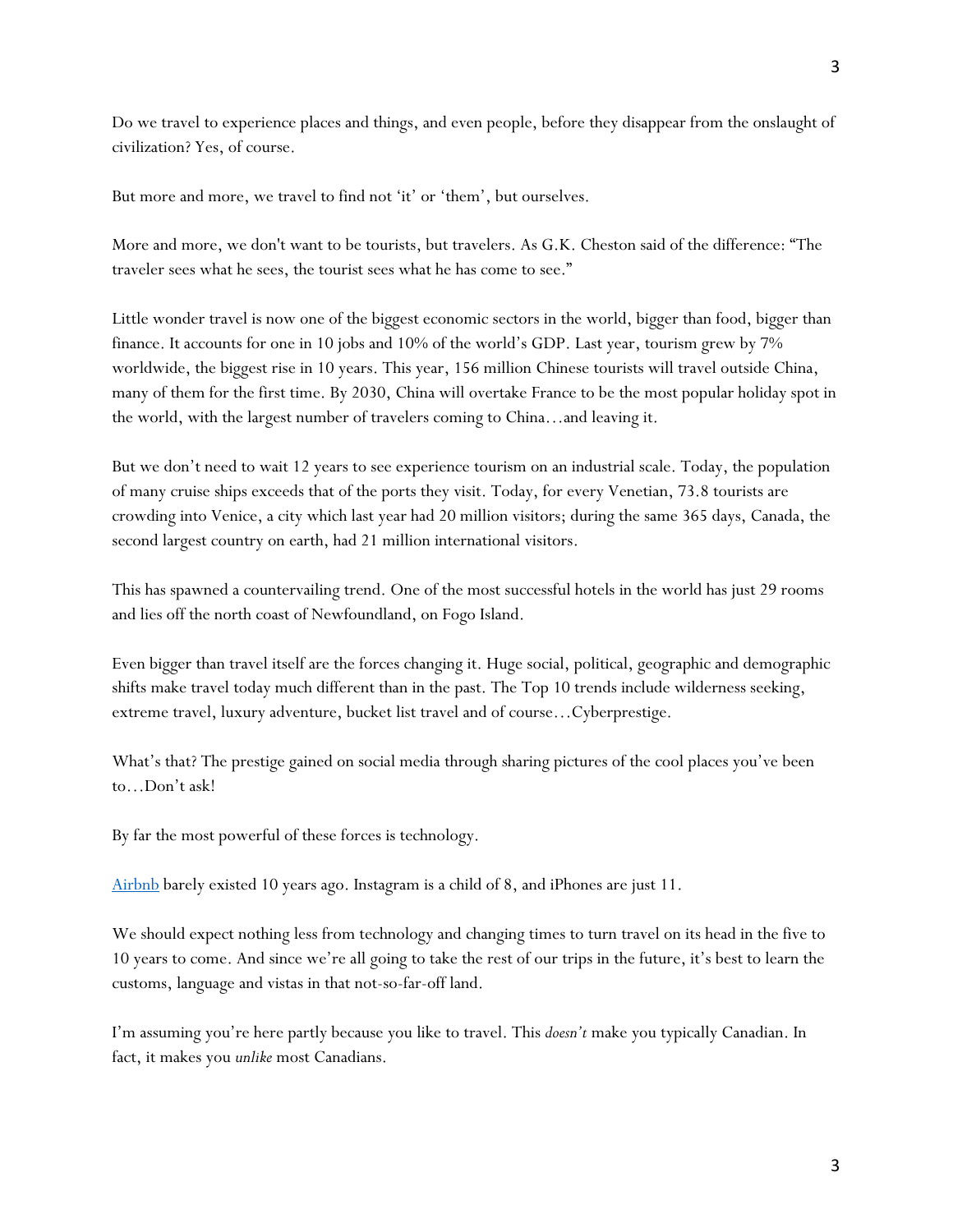Only one in three of us actually takes our pretty mingy two weeks a year vacation and nearly one in three takes some vacation but not two weeks. We're entitled to it. We get paid for it. We don't use it.

Why? An unhealthy work ethic. Guilt. Money, or lack of it – holidays cost money. Too much to do at home. Or maybe you dreamed of travel but never really got around to it. But as the Europeans – who get 4 to 6 weeks holidays a year – know, you will live longer, healthier and likely happier if you take more holidays, which means more travel.

Travel for us Canadians also means going outside to explore the great outdoors. After all, we have so much of it. It turns out that isn't really true either.

In September, a [Nature Conservancy of Canada](http://www.natureconservancy.ca/en/) survey found that while 90% of Canadians feel happier and healthier when in nature, 75% of us find it much easier to stay inside and two thirds say we don't spend as much time outside as we once did. The survey listed four reasons: television, rain, snow and insects! We have what I call a Nature Deficit Disorder.

I saw a sign in a travel agency once that said: "Life is short. Death is long. Take a vacation."

What it lacked in subtlety, it made up in truth. The reason so many people I know don't travel as much as they can is that they just never get around to it. The days slip away. As Annie Dillard said: "How we spend our days is how we spend our lives."

Far too often, the big holidays turn into last-minute, little ones.

A few years ago, I was in [Stanford's Book Store](http://www.stanfords.co.uk/london-store) in London. It's the biggest travel bookstore on earth, and for a travel junkie like me, it was like falling through the doors of Longacre into heaven.

In the remainder bin, I spotted a book with an odd title: *[132 Seize the Days](https://www.goodreads.com/book/show/1075688.132_Seize_the_Days)*.

Its thesis was this: when you add up your paid holidays, plus weekends, plus statutory holidays and the don't-ask-don't tell holidays like the week between Christmas and New Year's, there are 132 days in a year when you could be travelling.

That random encounter with a remaindered book taught me one of life's great lessons. Knowing how much time you have to travel is the first step in letting travel into more of your life and letting travel use its enormous restorative power to change your life for the better.

The second step is to plan your travel, not just for the holidays, but for the next two to three years – and even the next two to three decades. Really? Why not?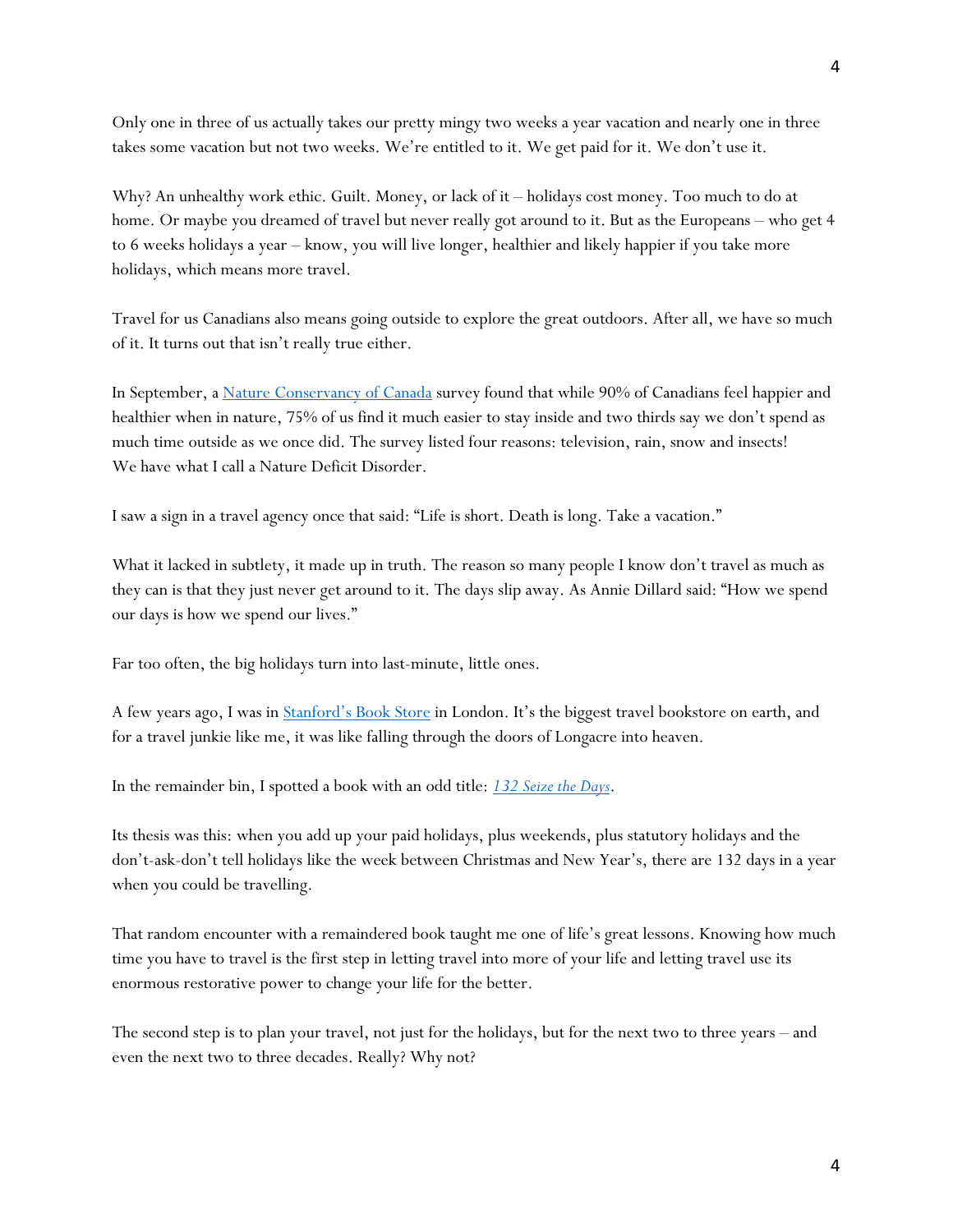My wife and I lead crazy busy lives. She's a doctor; I'm a communications consultant. People ask us over and over: "How do you possibly find the time to get away?"

Well, we have the same 24 hours they have. But we make travel a top priority. If we didn't constantly work to keep at the top of our minds, I can guarantee that the trek to [Mt. Everest,](https://www.tourradar.com/vi/mountain-everest-hiking-trekking?gclid=EAIaIQobChMI6bis8uDv3gIVhEGGCh1TDQ1DEAAYASAAEgJXx_D_BwE&gclsrc=aw.ds) the gorilla tracking in [Rwanda,](https://www.micato.com/africa-option-and-extension/tracking-majestic-mountain-gorillas/) the kayaking in [Antarctica,](https://www.expeditions.com/destinations/polar-regions/antarctica/the-experience/) they would never have happened. They're some of the most cherished parts of our lives.

As [Zita Cobb](https://www.nationalgeographiclodges.com/lodges/north-america/fogo-island-inn/explore-more/meet-the-owner/) (a woman whose monument you'll meet at the end of this talk) once said: "The most important thing is to keep the most important thing the most important thing."

Ever since we came off the Appalachian Trail, we've been blocking off trips far ahead, trips that only a true emergency will cause us to erase.

We go to our cottage up north. We love our weekends there. But we also use it as a base camp for other travel, like overnight kayaking trips. We also visit a different European capital for New Years.

And twice a year, we take a big trip, like we did in May to the **Australian Outback**. This takes a lot of Aeroplan Miles. It takes not spending your money on other things. But more than that, it takes a commitment to getting out and seeing the world – while we still can. I'm 69, my wife 76. So there's no escaping it; we're in the Departure Lounge. We'll continue to travel – until we can't. Because we believe that people don't slow down because they get old; they get old because they slow down.

In fact, we view travel planning the way many people view financial planning.

You should have a plan for your travel just as you do for your money. Not just for this year but for 10 and 20 years ahead. You should save for your travel just as you do your retirement. What places do you want to get to? What will it cost?

Your financial consultant asks: "What kind of life do you want in 30 years?" If travel is part of that life *over* the next 30 years and beyond, that's nearly as valid a question to ask yourself.

So you should sit down with an expert once a year and go over your plan. Or sit down with each other, then get online. The internet knows much more than the best travel agent ever could. And with artificial intelligence and travel bots coming your way, the travel expert who knows you best could soon be an algorithm.

Before you hit the road, it's important to be disciplined, focussed, determined.

But once you're on the road, the opposite holds true: be spontaneous because adventure is not in the guidebook and beauty is not on the map.

5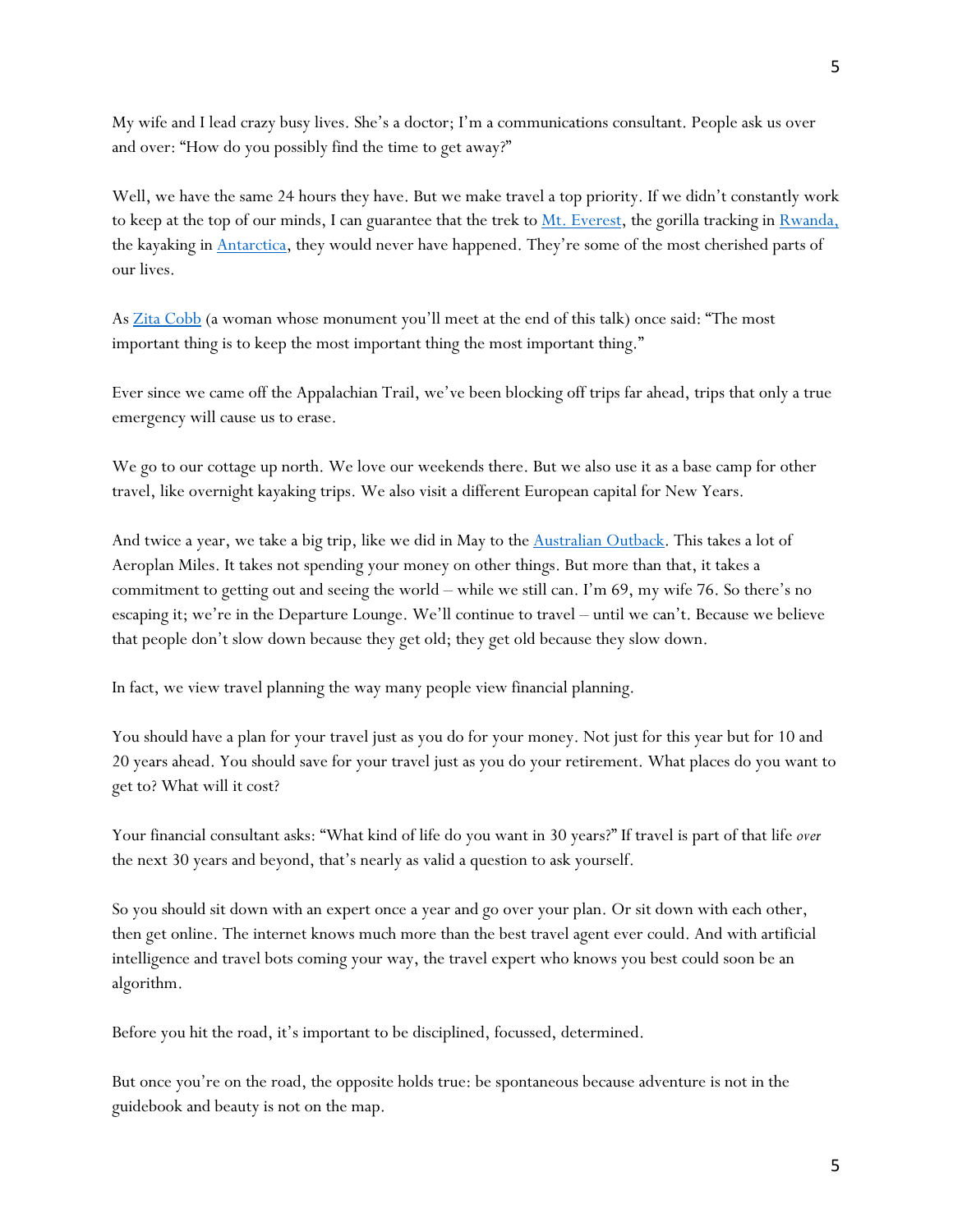The good news, the surprising news, is all of us here are lucky to have a travel companion by our side already, a local who knows every nook and cranny of our deepest hopes for where travel can take us. We're lucky also because that companion wasn't available until the past few years, and luckier still that they will be even more there for us with every new step we take.

That companion, of course, is technology. If you're old friends with travel technology, I encourage you to deepen your relationship. If you're fearful of technology or feel dorky around it, get …help…now! Because the world of travel technology is almost as wondrous as the world of travel itself. Don't cut short your potential for happiness by not learning how to work the simple tools that can make it so much easier – and often cheaper – than ever.

Millions of us already use Facebook to crowdsource travel tips. We use **GoogleMaps** to navigate the canals of Venice, [Trip Advisor](https://www.tripadvisor.ca/) to find what exactly "the best restaurant at Bloor and Bathurst" really means. We use our **Kobo** readers that let us carry hundreds of books in the palm of our hand.

None of these, not Facebook, GoogleMaps, TripAdvisor or Kobo, is as old as your 15-year old. Yet they shape and define our travel and our lives.

It seems the future enters our lives long before it happens. So what will soon be entering our lives and shaping how we travel – and why we travel – in the years ahead?

Get ready for **Hyperloop Travel** that will propel you in a vacuum tube from Toronto to Montreal in 35 minutes – at speeds up to 700 miles an hour. It's not here yet, but with both Richard Branson and Elon Musk competing to make it happen, odds are it will be like driverless cars which kind of snuck up on us when we weren't watching, didn't they?

Hyperloop travel means that ground travel can be much faster than air travel. Think how that will let you seize those 132 days.

Speaking of hyper-speed, what ever happened to supersonic travel? We all thought it died with the last flight of the **Concorde** which was 15 years ago.

But it's alive again. NASA and Japan Air Lines hope to launch a much quieter plane that flies faster than the speed of sound in 2020…which is just 400 days away. At the same time, and I also mean within the next 400 days, Uber will test a fleet of airborne taxis in Dubai, Dallas and Los Angeles.

But the future of travel is already 300 days in the past. At this year's Winter Olympics in Korea, travelers were met by [helpful robots](https://www.youtube.com/watch?v=_RcTBw_7NK0) at Incheon Airport. The robots scanned your boarding pass, offered directions to your gate and answered your questions in four languages.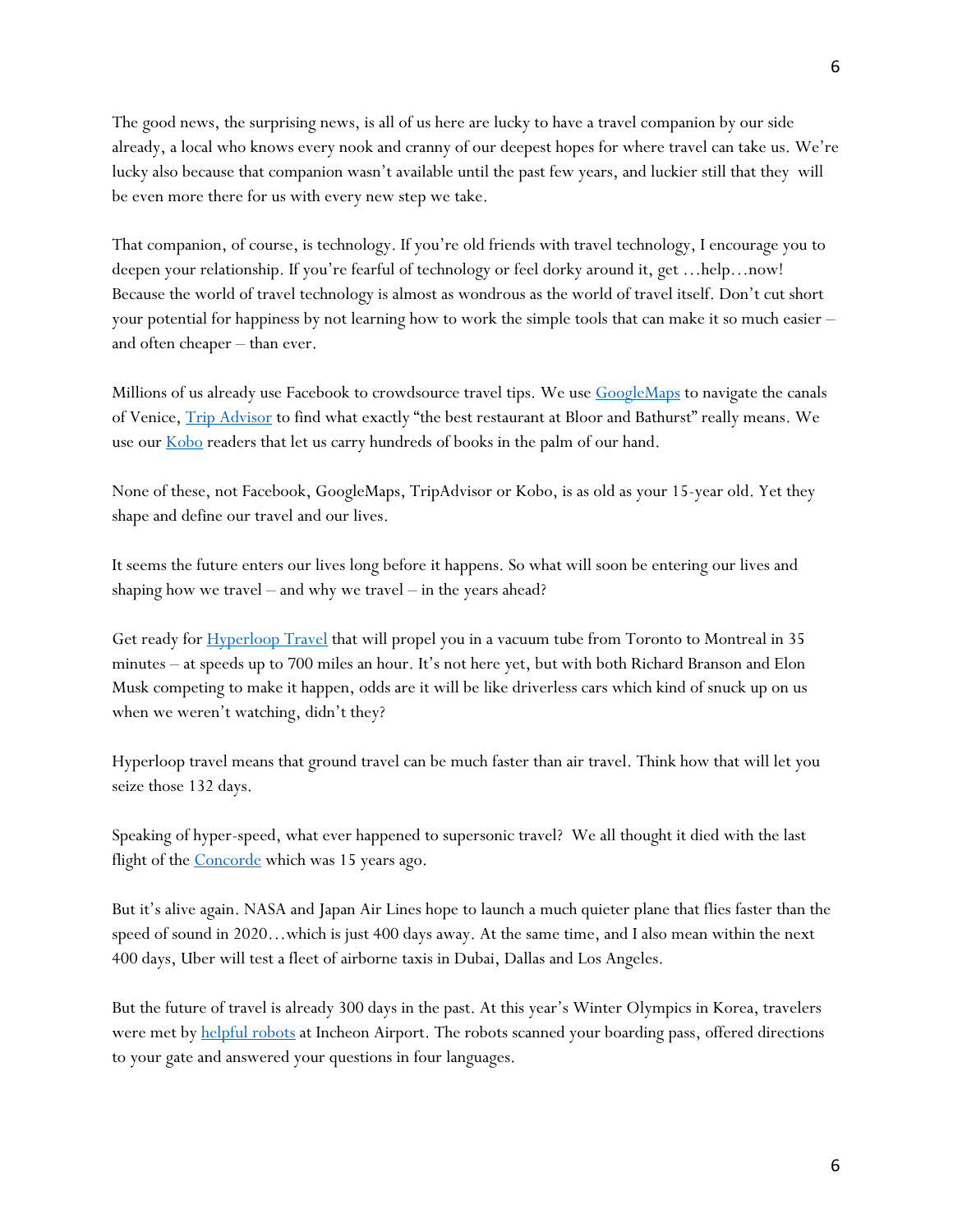Recall that five years ago, people were still using CDs, reading travel guides, showing paper boarding passes.

## What happened?

## [Apps](https://www.digitaltrends.com/mobile/best-travel-apps/) happened.

Today there are apps that let you check your bags for your flight from your home, and apps that can instantly understand a foreign language (that's via Google Buds which can understand 40 languages, play your music, make phone calls and get directions too). Other apps can unlock your hotel room with your phone, let you know the precise minute to buy your ticket to Dubai at the lowest price, guide you to the hot new restaurant in a strange city that's perfectly attuned to your taste and would love to accommodate your screaming child – oh, and apps that can instantly translate the menu.

In some hotels, ordering room service by talking to Alexa or Siri is so…last year! Very soon – as in the next 500 days – some airports will use face-recognition technology, not to determine if you're a terrorist, but if you're a business class traveler. They'll offer exclusive discounts, not available to other passengers at the duty free and other stores in the airport.

Apps can also reduce the great pain points of air travel. The Lufthansa App now lets you track where your lost luggage is and when it will arrive. Valantio helps predict many hours ahead when a flight will be overbooked. It then sends offers to flexible passengers to reward them for rebooking on other flights. No more drama at the airport gate. There's even an app that can tell you how long the turbulence will last on your flight – while you're on the flight. Not sure how long *that* app will be around.

There are hundreds of examples of how technology is transforming travel. Suitcases today can not only follow you on wheels, but charge your phone while they do it. The sight of 5,000 passengers at Pearson with five thousand bags rolling obediently behind…well, the mind boggles at the traffic jam – or the chaos if Pearson's WiFi fails.

A frequent flyer program is now offering its members a 'sound-and-sniff' experience. When they walk through the Tuileries Garden in Paris, their iPhone will not only play music and poetry to enhance their experience of the flowers, but enhance the scent of each particular flower…Don't ask me how.

I assume this is an early stage of augmented reality, which has vast potential for tourism especially. Imagine being able to smell the French bread while you're watching the video about Hidden Paris.

But what really has the power to revolutionize how we plan our travel is [Virtual Reality,](https://en.wikipedia.org/wiki/Virtual_reality) or VR.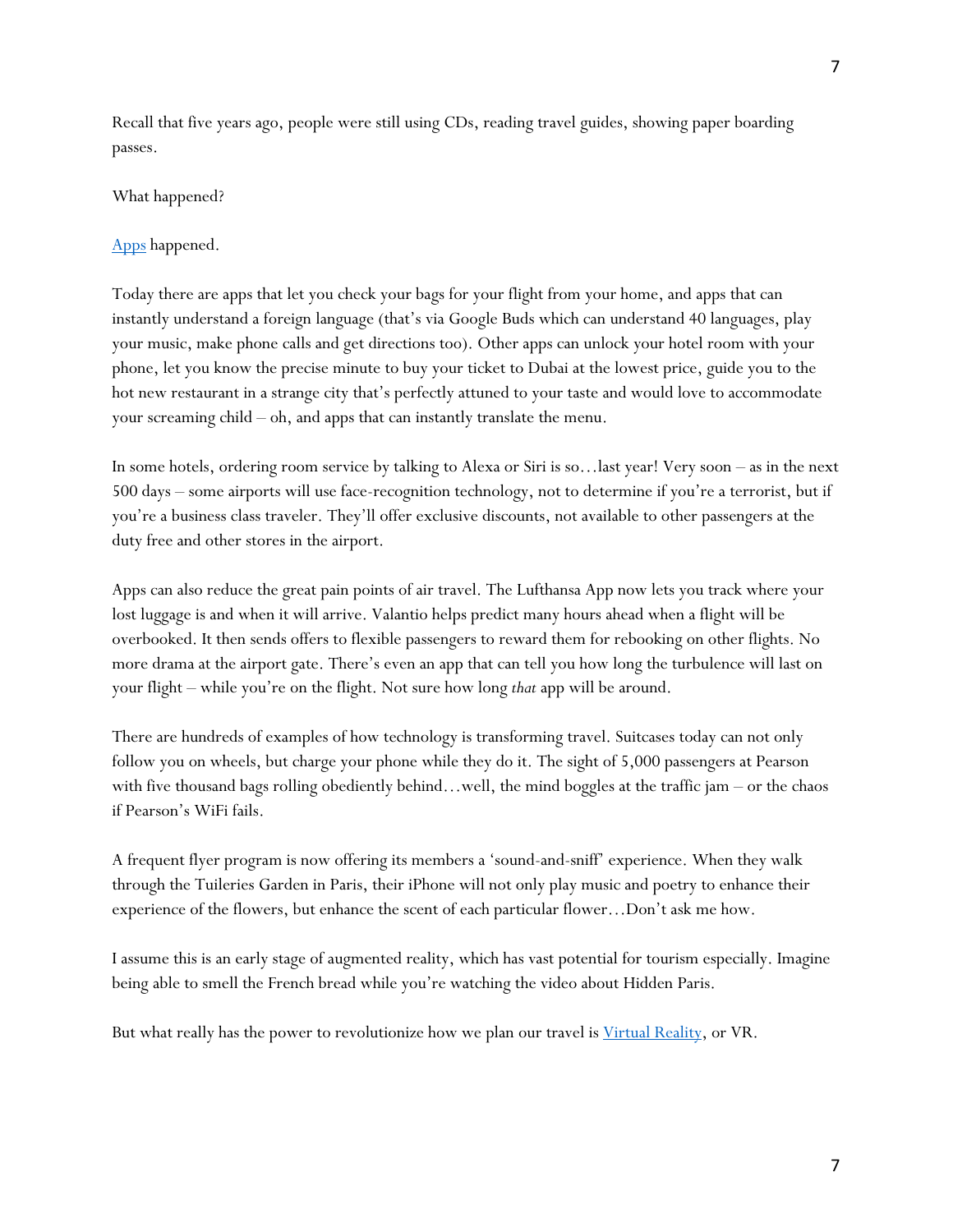Being able to immerse yourself, to actually feel like you ARE on top of the mountain, with a 360 degree view, will be a powerful marketing tool for just about any destination. Nearly two-thirds of Americans today are ready to use virtual reality to explore holiday destinations in order to decide where to go and

Driving augmented reality and virtual reality and those millions of apps is an advance that will make today's internet speeds feel like molasses.

If you have a smart phone, it likely runs on a "4G" network, that is to say  $4<sup>th</sup>$  generation.

But coming early next year is " $5\text{G}$ " and with it, you'll be able to download full-length movies in seconds, use your smart phone to experience Virtual Reality, and basically do instantly what you can't do on your phone now since 5G is many times faster than 4G. How much faster? Up to a thousand times. But what if it's only 100 times, or even just 10? That's huge.

What I know today is that the GPS on my iPhone will keep me from getting lost, [Google Translate](https://translate.google.ca/) will let me understand Icelandic, and Uber will rescue me in Capetown. In fact, apps let me become an urban explorer, a 21<sup>st</sup> century Franklin or Shackleton, with much less risk and cost.

That's the promise technology brings to travel.

How can you make the most of it?

what to do.

I urge you to use your highly-developed sense of curiosity.

Spend a couple of hours tonight googling on your laptop. You're all highly educated. It's time to selfeducate in travel technology. If you don't know much about tech, get a tech-savvy friend or family member to introduce you to this astounding new language. I'm certain your curiosity will take you not just to booking apps like kayak.com, and highly-curated trips like trufflepig.com, but to sites that can give you New York on \$1,000 a day – for \$200 a day.

That's the promise of technology in travel. But as with everything around tech, there can be a nasty downside too.

The first issue is philosophical. If you're always on – and there is now one WiFi hotspot for every eight people on earth – how can the age-old promise of getting away from it all be real? It's interesting that some hotels and resorts are now offering "offline" spaces and entire vacations – and are charging extra for it!

There's another downside to the astounding growth of travel and how technology makes travel easier and cheaper for millions of people. Technology isn't the only culprit here. But it's certainly an enabler.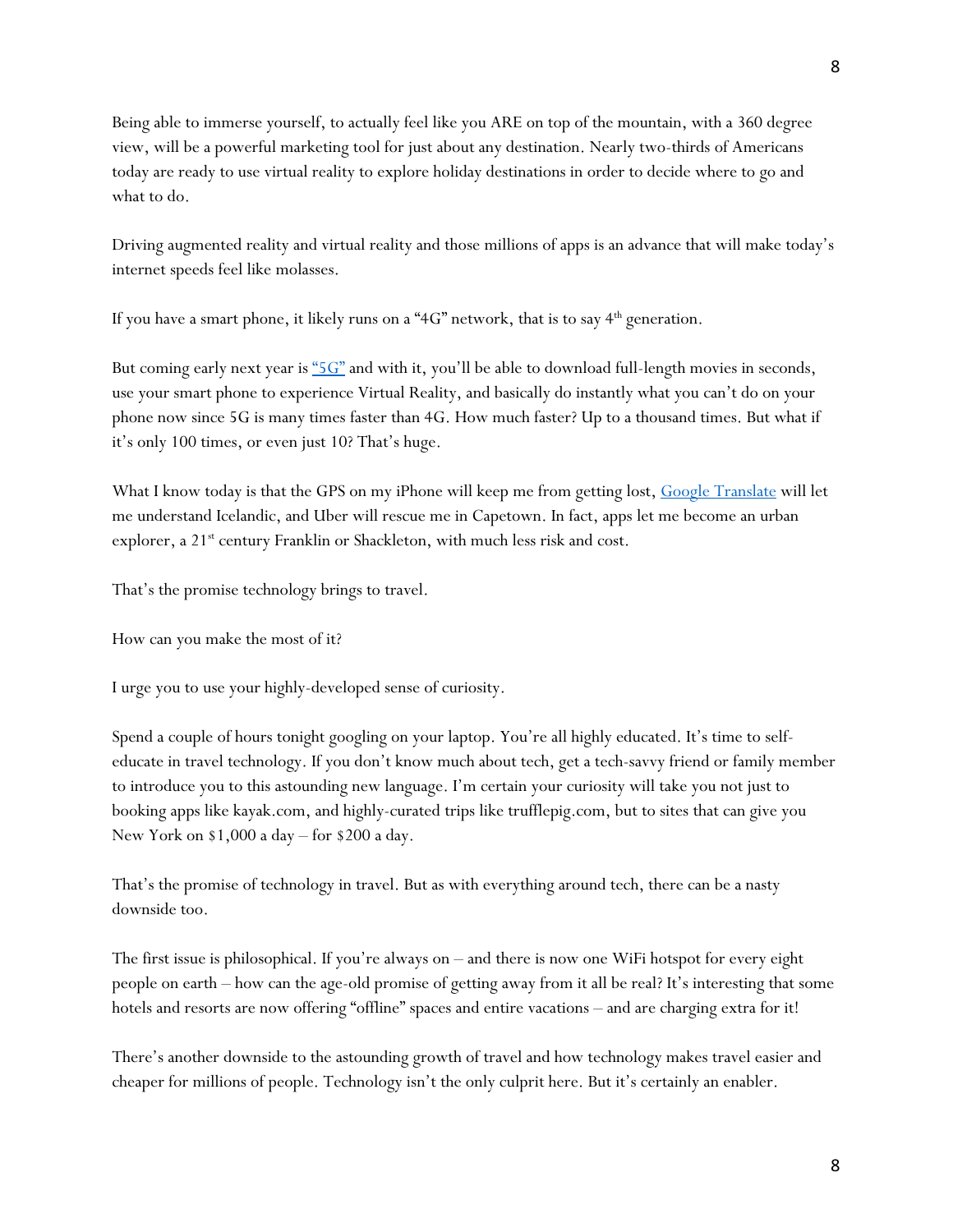Jean Paul Sartre once said that hell is other people. And if you're standing in line for hours at Disneyworld or trying to swim in one of the 23 pools in the world's largest cruise liner that holds 9,000 passengers, or even trying to squeeze your 6'2" frame into a tiny seat at the back of a sold-out flight, you know there's such a thing as too much of a muchness.

That's exactly what's happening in some of the world's most popular travel destinations. Overtourism is not only ruining the very places that people flock to see, it's causing civil unrest (in English that means "riots") in some of those most civilized places.

Last summer, the citizens of Barcelona marched in the streets in order to save their city from the masses of tourists. La Rambla is Barcelona's most famous street but it's so crowded as to be virtually impassable for nine months of the year.

But the world capital of mass tourism is Venice. It now has so many tourists  $-60,000$  a day  $-$  that authorities have proposed banning people from sitting on the ground. Visitors are forced to do this because sitting on the steps that surround St. Mark's Square is already banned.

Amsterdam, a city of 850,000 has 18 million tourists a year. Hordes of tourists bike through red lights on their rented bicycles. Instead of looking at the street, they're staring at Google Maps on their smartphones, causing residents to jump back and swear at them. One day in August, there were three accidents and four collisions in 20 minutes.

Amsterdam City Council is fighting back. Construction of new hotels has been banned, and it's considering banning businesses catering exclusively to tourists: souvenir shops, postcard kiosks, cheese stores which no resident would dare set foot in, waffle and crepes stores. This affects new ones, not existing ones, but no city on earth has gone this far.

Lest you think overtourism is "their" problem… Last August, the warden of Waterton Lakes National Park on the Alberta-Montana border briefly closed the park to the public because it was overwhelmed by visitors. Last summer as well, Tofino, the Vancouver Island town of 4,000 people, ran out of water coping with its 25,000 visitors.

We're all slowly learning that travel is an extractive industry, like mining and fishing. Exploit it too much, get too greedy, and the object of your desire will collapse from overuse.

Just as we all have to ask ourselves what we can do to stop climate change, this may be the time to ask what can we do to stop over-tourism. The ice is melting the Arctic, the tourists are sinking the streets of Venice. They're not the same problem, but they're close enough that we really need to think why we travel, because that shapes how we travel.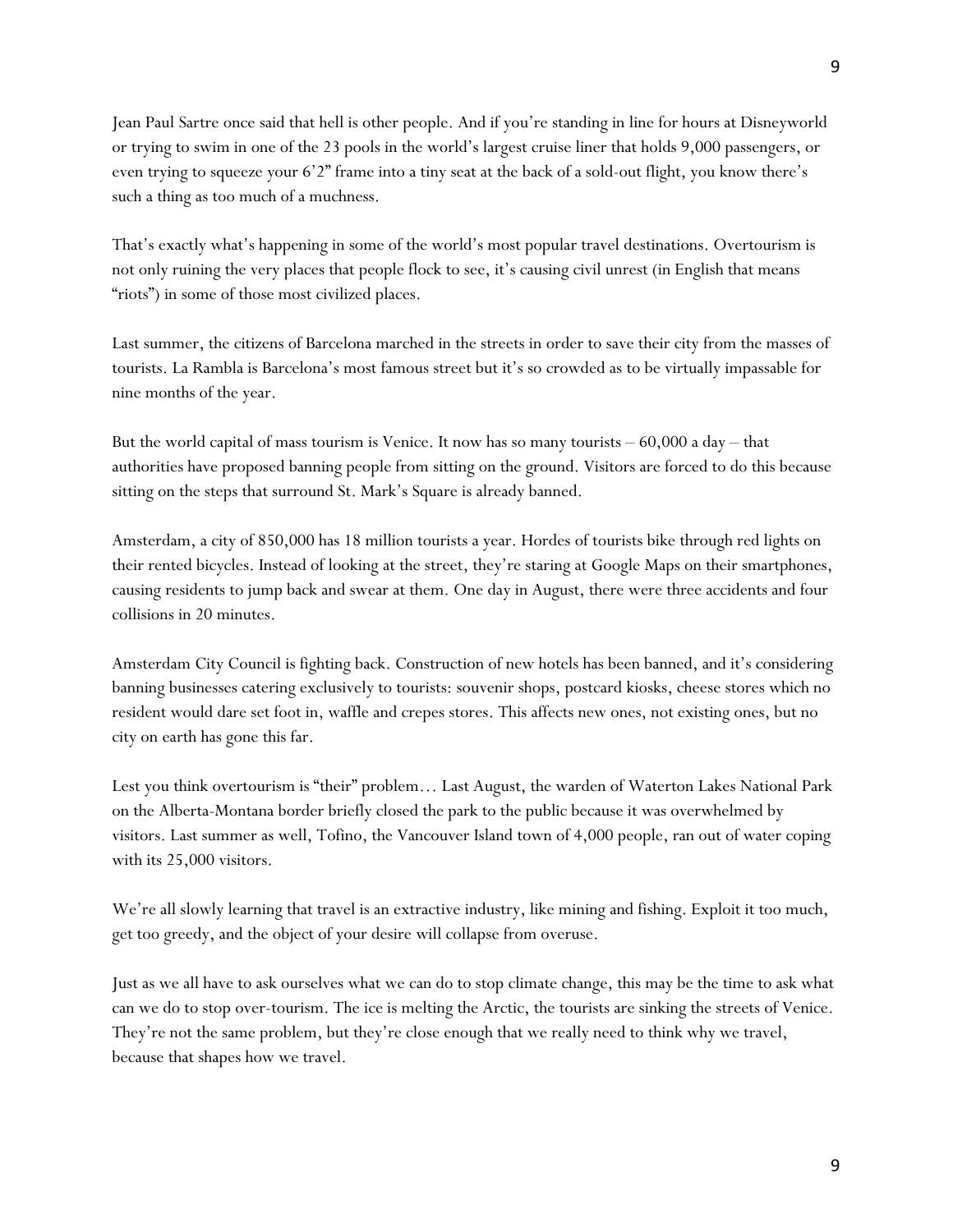Those changes are driven by the growing sense that happiness doesn't come from things. It comes from memories. Not just "If it's Tuesday, this must be Belgium" memories. But the deep engaging memories of people in different places that make up a life well-lived.

I'm not a social scientist. So my view is anecdotal at best. But my sense is that while vistas like the Grand Canyon, the Taj Mahal and the Louvre will remain stunningly attractive in and of themselves, beyond those "Oh wow", bucket-list, notch-in-the-belt destinations, what we now crave when we travel is real connection, deeper meaning and lasting memories.

Funny, they're the very things we crave at home. It's just that the world of travel is now ready to accommodate this new imperative in travel. This accounts for the rise in modes of travel that barely existed a decade ago and that are now in the mainstream.

Like [voluntourism](https://www.projects-abroad.ca/volunteer-projects/volunteer-abroad/?gclid=EAIaIQobChMI-qi1-uTv3gIVxkCGCh0V6gVMEAAYASAAEgJwVfD_BwE) where you go to a developing country not just to lie on their beach, but to help their people build a school at the same time. There's a growing sense that we are all connected and that volunteering even your vacation time is part of leading authentic life.

Or like Indigenous Tourism where you touch and hopefully immerse yourself in a culture, often in your homeland, that your forebears ruthlessly exploited. Indigenous Tourism is growing in countries with large indigenous populations, like Australia and New Zealand, but also in Nordic countries like Sweden and Russia, and here in Canada as well. In fact, Indigenous Tourism isn't just going to be big here; it already is.

It seems that one in three international travelers to Canada wants an Indigenous experience. Half of all German tourists want that same experience and an astounding two-thirds of French visitors say they want to experience Indigenous Canada. In BC alone, there are over 700 indigenous businesses which create 7,400 full-time jobs. As one Indigenous leader said: "The appetite for authenticity doesn't mean we have to play Indian."

This search for personal fulfillment through travel plays a big role in the rise of everything from eco-lodges and small-group guided walking tours, to Airbnb, which promises not the false veneer of a hotel, but life's real arena in any neighbourhood you choose.

I said earlier that many more people are travelling not just to discover new people and places, but to discover themselves. They are searching for authenticity, for real connection. Would you rather stay in a tourist hotel in Reykjavik or live, even for just a weekend…a real Reykjavik-er's life?

Just as the internet has let us create huge online communities of people with deeply specific interests, so the world of travel is rushing to meet them in the actual world.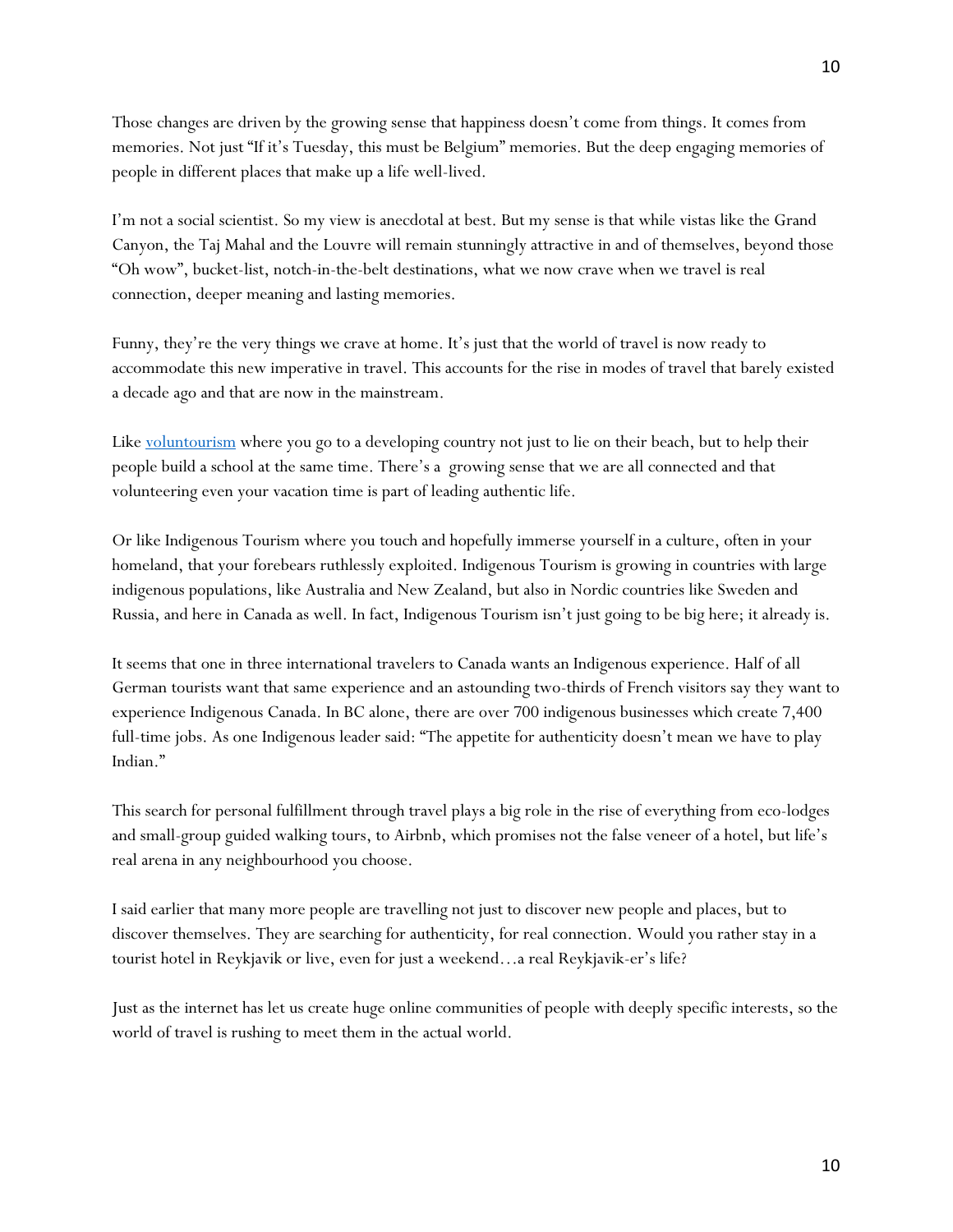This year, for the first time, Cunard, the storied cruise line, is collaborating with Ancestry.com to give their passengers the opportunity to trace their family lineage while taking the same life-changing voyage many of their ancestors made generations before. [Cunard's Ancestry](https://www.cunard.com/cunard-experience/media-centre/press-releases/cunard-and-ancestry/) trips include four genealogists on board and a guided tour of Ellis Island when you get to New York.

Alumni travel, cooking trips, music trips, photography trips, destination marathons, fishing trips, gambling junkets. They've been around forever and will be here forever more.

But now there's also conflict travel (where you visit war zones) and death travel, not just to seek doctorassisted suicide in Switzerland, but to join a cruise of elderly passengers and sail off into your sunset.

Women's travel is on the rise, driven by solo travelers. This trend is fast becoming a movement, with more women-only tours and services. There's even a female-only luxury retreat on a private island off the coast of Finland. Little wonder 70% of Canadian women say they're likely to take a solo trip in the future.

Which brings me to one of the fastest-growing sub-sectors of travel, [medical tourism.](https://medicaltourism.com/) 10 years ago, those words either drew blank stares or snorts of derision. Today, medical tourism is a \$61 billion industry, predicted to rise to twice that in the next three years.

The reasons for its growth are familiar to all of us in Canada: an ageing population, rising incidence of cancer and heart disease, lack of access to quality healthcare at home, rising healthcare costs, long wait times – and of course, the ease and low cost of travel.

Much *much* larger than medical tourism is [wellness tourism](https://globalwellnessinstitute.org/industry-research/2018-global-wellness-economy-monitor/) which at \$630 billion a year is ten times its size. And lest you think that just means spas…even though there are more spas in North America than there are Starbucks…well, the global spa economy makes up just one-sixth of wellness tourism.

Now, the rise of new forms of travel and the many shifts in why we travel and what we do when we travel – these aren't just driven by technology and social change. They're also a function of changing demographics and group norms.

The fastest-growing sectors of the travel business are luxury travel …and low-cost travel. In terms of style and activity, the fastest-growing segment is adventure travel. This is why you're seeing so many luxury adventure travel trips advertised. A big factor here is us boomers.

Many of us are retiring. With the kids launched and the nest empty, many have money to spend. Many want to travel differently than in the past. So luxury adventure fits that bill. Expeditions to the Arctic and Antarctic are packed. Hotels that grew out of legacy luxury brands – like [Armani,](http://www.armanihotels.com/en/index.html) [Bulgari,](https://www.bulgarihotels.com/en_US/) [Ferragamo](https://luxuryrogue.travellerspoint.com/52/) and [Gucci](http://www.luxuo.com/properties/hotel/elisabetta-gucci-hotels-resorts.html) – yes, they're all hotel chains now – and they're also packed.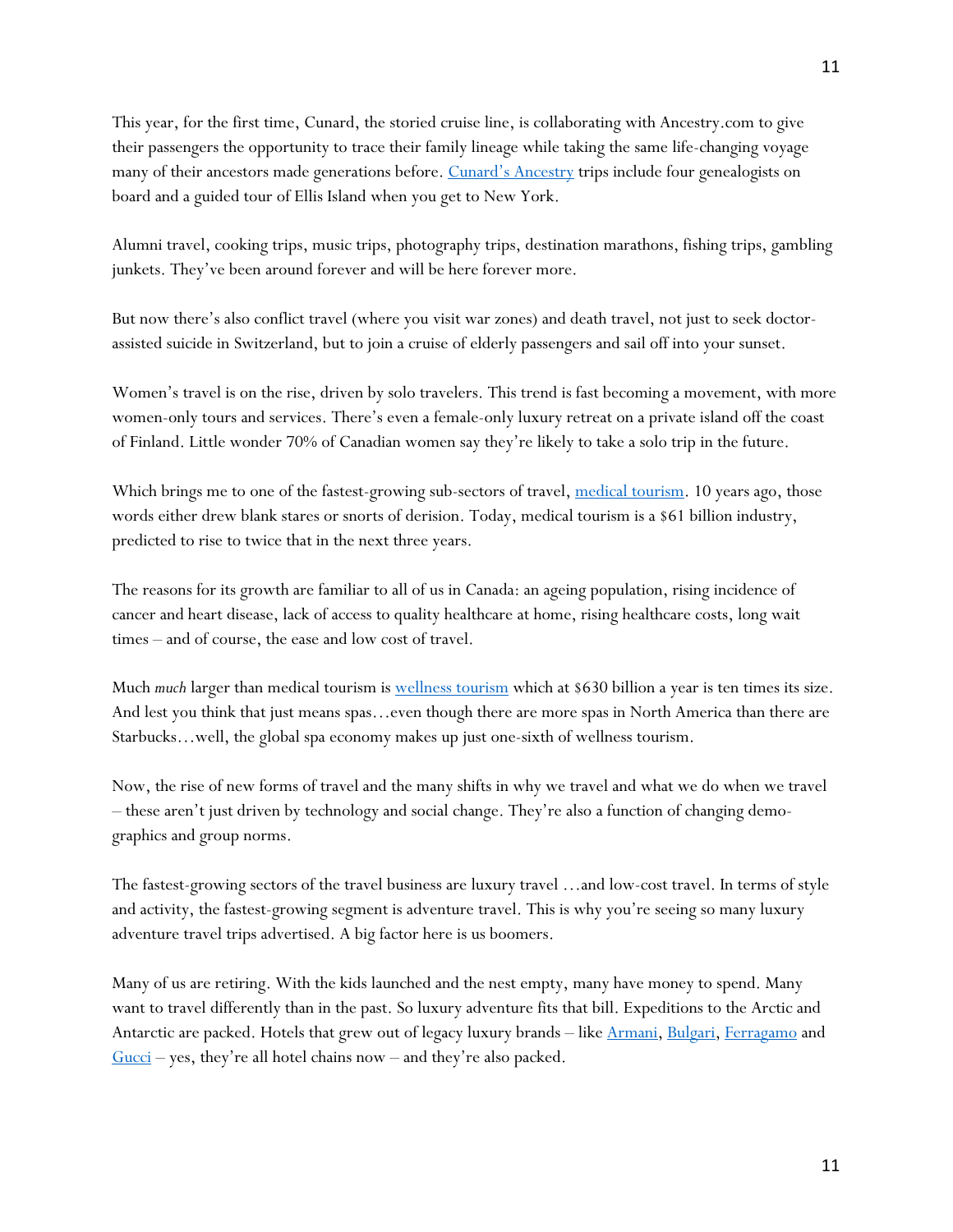Of course, demographics always play a role in everything. If you're a baby girl born this morning in Tokyo, the chances of you living to be 100 are one in two. There are huge implications, good and bad, to that.

That baby girl in Tokyo will be unlocking her smartphone before her first birthday. For her, virtual travel and augmented reality will be second nature. By the time she takes her first trip, she'll have seen and experienced the world many times over.

But there's another generation, Gen Z, who are helping to bend travel to their will. They're born between 1995 and 2010 and now make up 25% of the US population, so they're a larger cohort than the Baby Boomers or the Millennials who every travel marketer is falling over to reach these days. When *they're* ready to retire, Gen Zers may look back on travel today and ask: "Grandma: What's a plane?"

But if you're a Millennial, that is, you were born between 1980 and 1994, you can board  $\underline{U}$  by  $\underline{Uniworld}$ , an offshoot of the global giant cruise line, with trips 100% geared and priced for your age bracket. For \$250 a day, you can have the upscale feel and adult amenities of an experience costing two and three times that. Not the exact experience, but enough to make you feel special enough to sign on again.

If you're a millennial, there's a good chance you'll become a [Digital Nomad,](https://findyourpack.org/?gclid=EAIaIQobChMIsO-rgOzv3gIVTrnACh3k9QtwEAAYAiAAEgJXFPD_BwE) a new kind of global citizen whose office is their laptop and whose hunger for community means they can travel 365 days a year.

Millennials are also hooked on *Instagram*, the photo and video-sharing network. It's so important to their lives that 40% of millennials will actually choose a travel destination based mainly on its Instagrammability. Now there's demographics and technology teaming up to turn travel planning on its head.

But you don't have to be young or rich to ride the demographic wave. If you're a budget traveler, this is your golden age. Entire sites are dedicated to helping you rack up credit card points, towards finding absurdly cheap deals, towards "hacking" travel to the point of it basically being free.

Again, a couple of evenings on google will introduce you to the world of low-cost travel. And if you're an expert in anything to do with travel – like food, wine, or women's travel, or elder travel, or cruise ships, and you have enough of a following on social media, there's a chance you can convert those followers into free or discounted travel for yourself.

I want to sum up all these changes by diving more deeply into a trend that sums up pretty much everything I've been talking about today – from the emboldening powers of travel technologies, to the individual quest to view travel not as a diversion from life, but as something central to a deeply-lived life and a better world.

This 'thing' is a company, a service, a disruptor, an app and a behemoth that epitomizes so much of how travel has changed today. Its growth virtually guarantees it will force even bigger changes tomorrow.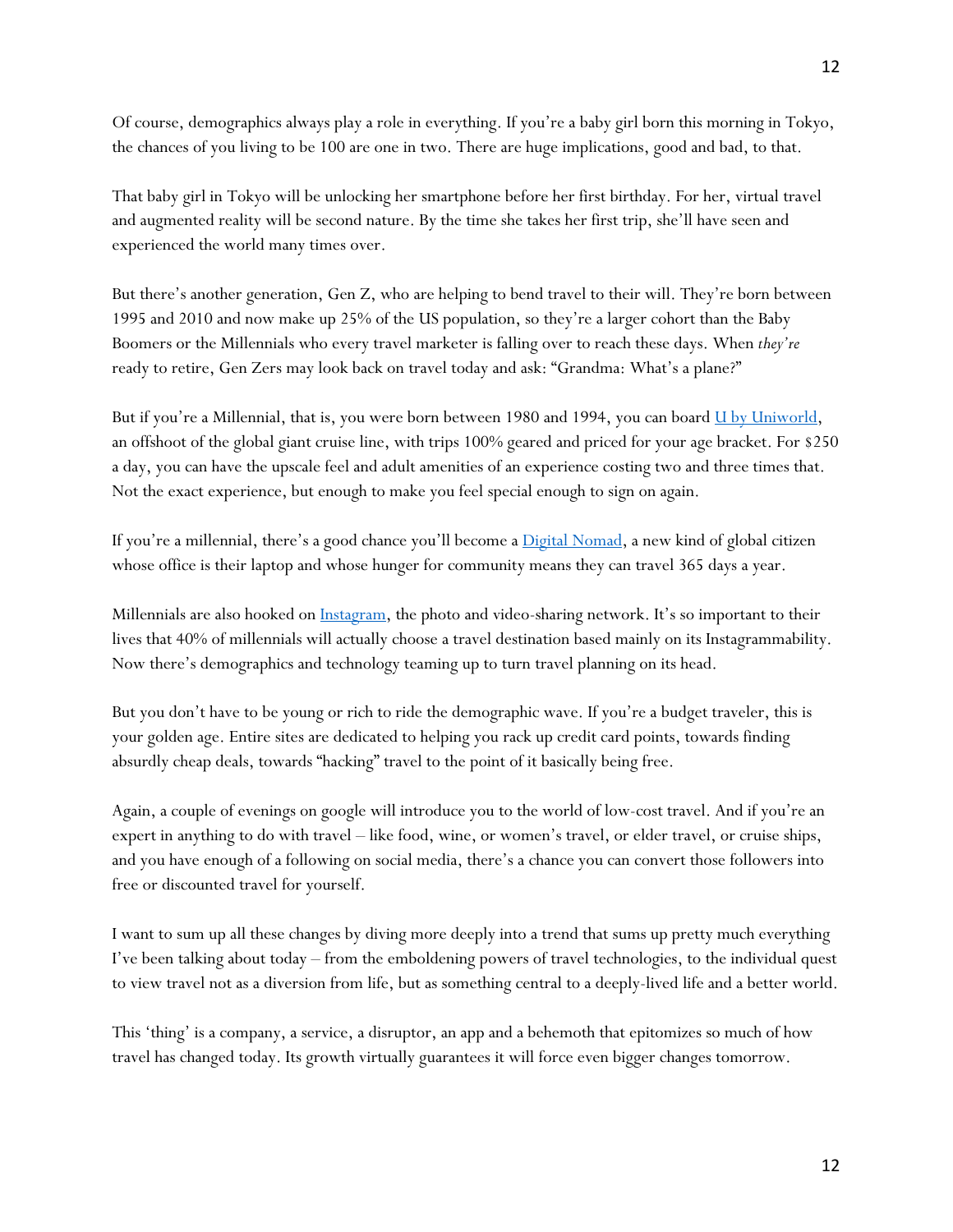It's called Airbnb. Airbnb exists because of the Internet and Apps and because millions…billions of people…want a more authentic experience when they travel.

Airbnb was founded in 2008 when two college room-mates, Brian Chesky and Joe Gebbia, had a hard time paying the rent on their San Francisco loft apartment. That August, a giant trade show was in town and hotel rooms were not to be had. So Chesky and Gebbia rented out air mattresses in their apartment and …thus was born Airbnb.

Today, it is bigger than the top five hotel chains in the world combined. It owns no real estate and hosts no events. It is simply a broker, matching travelers who need a place to stay with locals who have a place – or an experience – to offer them. Its revenues last year were \$2.6 billion.

In the last two years, it has expanded to offer Airbnb Experiences, on the theory that the kind of outgoing hospitable people who make good hosts might also make great guides for things they're expert at anyway – from cooking to bicycling to gallery-hopping. [Airbnb Experiences](https://www.airbnb.ca/s/experiences?af=&c=.pi0.pk56776472805_289333030269_c_303480525523&gclid=EAIaIQobChMI5oC8qezv3gIVm7rACh0fsQgcEAAYASAAEgLTavD_BwE&locale=en&refinement_paths%5B%5D=%2Fexperiences) has grown at the rate of 1,000% a year in 2016 and last year. Now there's something called [Airbnb Concerts,](https://www.airbnb.ca/s/experiences?af=&c=.pi0.pk58235763359_294364467753_c_518083325243&gclid=EAIaIQobChMIu7WgvOzv3gIVhbjACh3PLgYbEAAYASAAEgIDr_D_BwE&locale=en&refinement_paths%5B%5D=%2Fexperiences%2FConcept%2FRefinement%2FConcerts) which are private musical events hosted in people's homes or after hours at bars – limited to 16 or so people and serving food and drinks.

Let me tell you about our experience with Airbnb. We're hotel people when we go to big cities. The idea of sharing someone's apartment, of having to be nice to them, is as appealing as sharing their toothbrush.

But with Airbnb, we quickly learned you don't have to rent just a room; you can rent an entire apartment. And we did that because the price of hotels in New York is insanely high. So we tried Airbnb one winter weekend in 2014.

Much cheaper, a small apartment in the West Village. We loved it. It really was all about the neighbourhood. Since then, we've used Airbnb in Capetown, London, Vienna and Rome. And in Rome, we enjoyed our first Airbnb Experience. We went on a guided **biking tour** of the Old Roman Road.

Eight of us turned up at a bike shop near the main train station in Rome where we were greeted with espresso and pastiera, fitted for our bikes, given helmets and were soon off on a tour of Ancient Rome led by two Airbnb hosts who were also bicycle activists who spoke perfect English. We bicycled the Road, then doubled back through Rome's vast urban parks (who knew?) and ended with a picnic on the lawn with the six other Airbnb people we didn't know. Total time: four hours. Total cost: 40 Euros each.

Such a great time and a great deal too. Next year, we plan to go to Tokyo. I've already checked out a threehour trip that's hugely appealing to us, though likely not to everyone: a guided tour of  $Tokyo's rivers$  by kayak. Heaven! Cost? \$60 US dollars.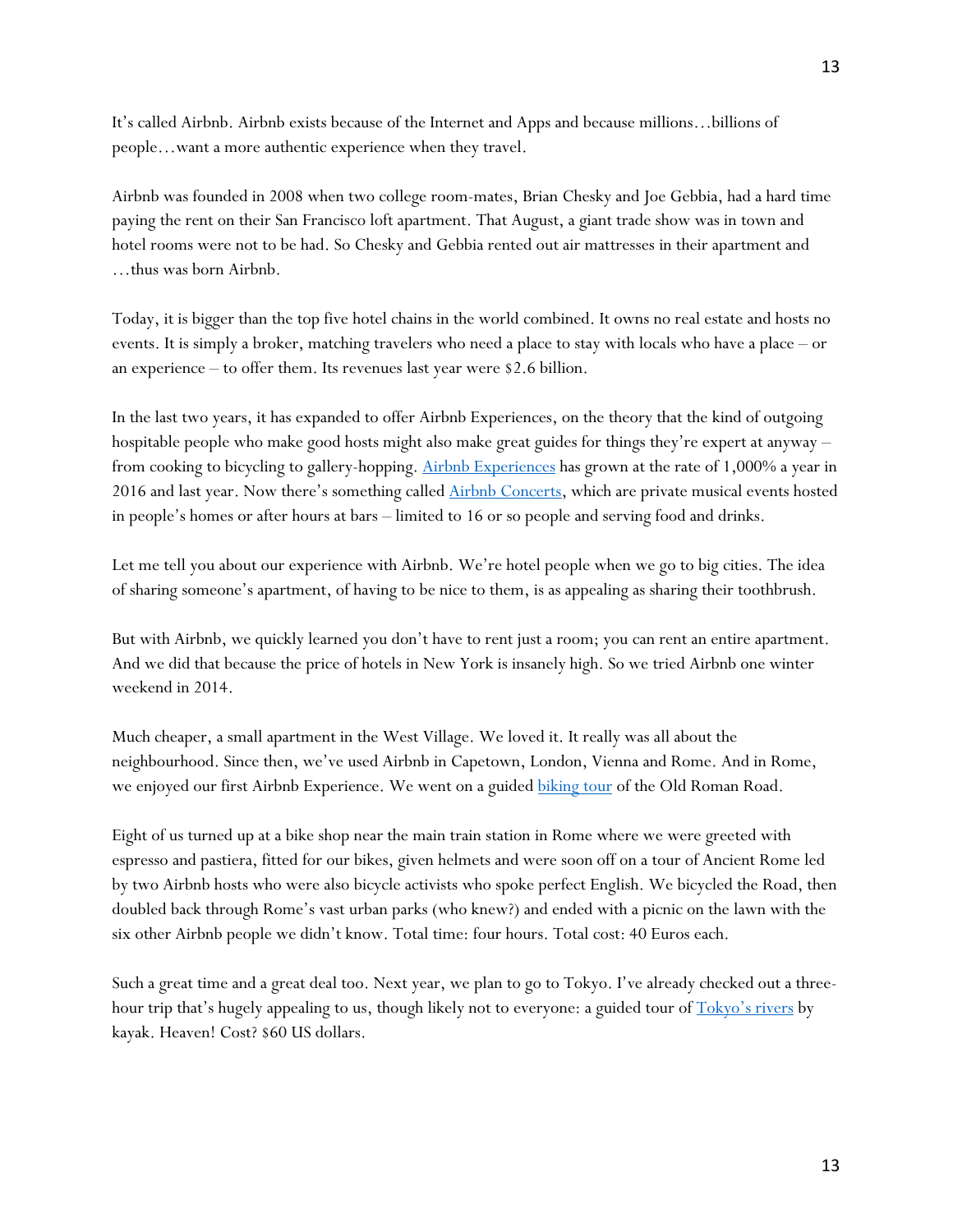Not everyone loves Airbnb. Like Uber, they tussle constantly with regulators like civic governments who are losing revenues in the form of hotel taxes and apartment owners and landlords who don't like largely absentee tenants who only use their apartment to rent to Airbnb clients. This isn't a skirmish between technology and regulation (a battle that technology so often wins).

It's a war. This summer, Vancouver City Council ruled that people who operate Airbnb listings need to have a business license. The day that came into effect, a third of the city's 4,000 listings disappeared.

But Airbnb is here to stay, in some form or other, and its hyper-growth signals where it's really headed. Last February, it bought the Canadian villa rental company, [Luxury Retreats International,](https://www.luxuryretreats.com/?src=paid_ggna_brand_brand&gclid=EAIaIQobChMIvMusze3v3gIV27rACh0hPAhXEAAYASAAEgKccPD_BwE) for \$300 million – so they now want to offer all levels of accommodation for all kinds of travelers. Even more telling, this February their CEO said the company is considering launching its own airline.

This isn't just expansion. This is the holy grail, what no one company has been able to do – and that is to own your entire travel experience from end-to-end. American Express, Thomas Cook, Expedia and the others…the one thing they can't control is air. Airbnb has the money, the technology, the ambition, the culture and the market to do that.

It also has a keen sense of tomorrow: last year, it bought [Accomable,](https://www.reuters.com/article/us-airbnb-acquisition/airbnb-acquires-accomable-to-offer-home-rentals-for-disabled-travelers-idUSKBN1DG2H5) a service that offers accessible travel for disabled people.

Airbnb has the best chance of anyone of becoming truly global, precisely because its appeal is deeply local. A sort of Richard Branson meets Jane Jacobs.

Let me now take you to the opposite end of where I believe travel is headed. To a place where it's even more local. More authentic. But very, very small. The [Fogo Island Inn](https://www.fogoislandinn.ca/) was opened five years ago by Zita Cobb who was born in Joe Batt's Arm, Newfoundland.

She'd made her fortune in the world of tech. At one point, she was the third highest paid woman in America.

But she cashed it all in and came home and decided the best way to revive her dying island – the cod had died out there and the population was fleeing for jobs elsewhere – was to build a six-star, 29 room hotel at the edge of the sea.

The rates at the Inn are \$1,875 a night and it's a very long hard slog to even get there. People thought Zita was crazy.

Well, crazy like a fox. The Inn turned a profit in its third summer and now, in Year 5, it continues to attract clients from the world over.